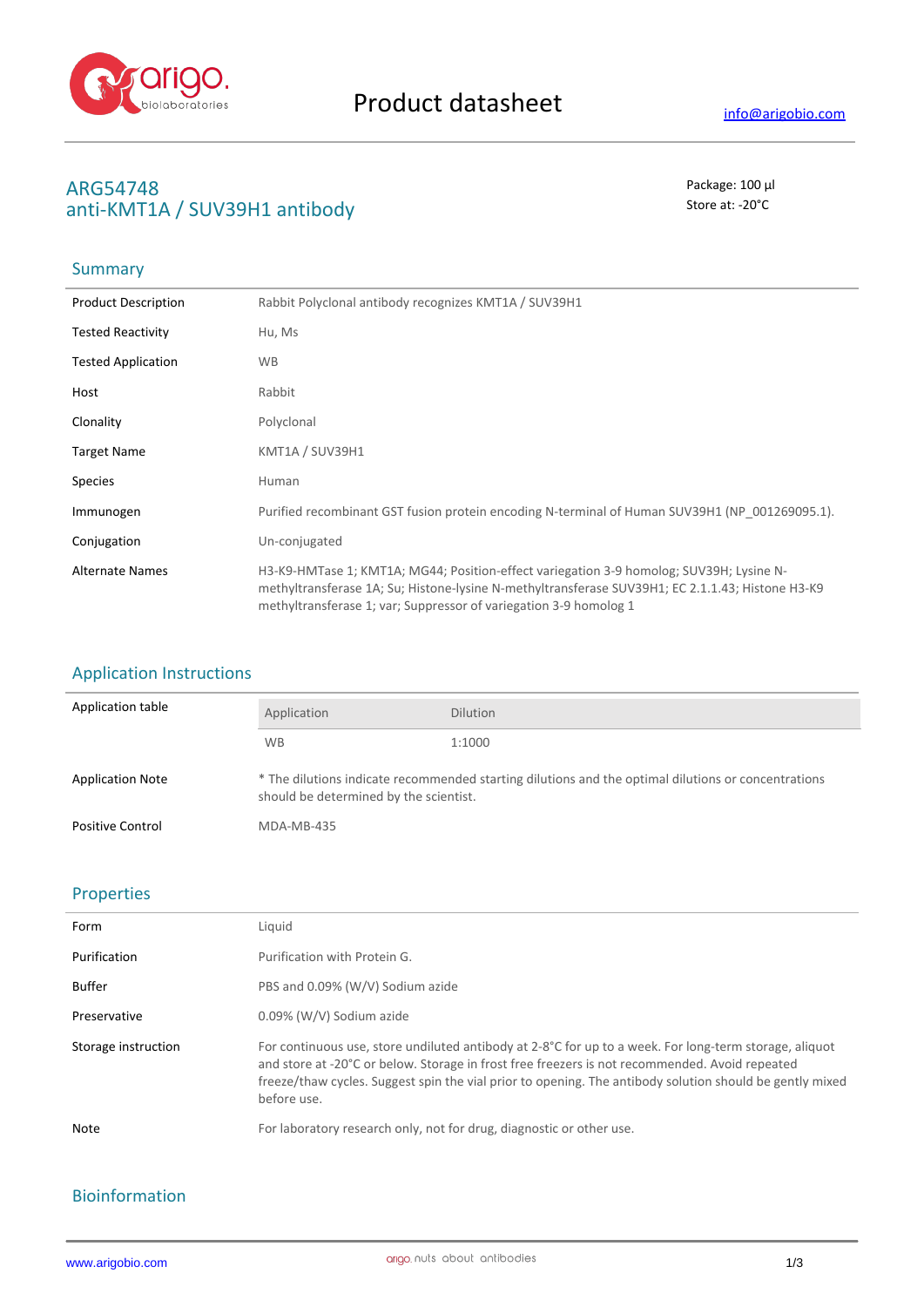| Database links               | GeneID: 20937 Mouse                                                                                                                                                                                                                                                                                                                                                                                                                                                                                                                                                                                                                                                                                                                                                                                                                                                                                                                                                                                                                                                                                                                                                                                                                                                                                                                                                                                                                                                                                                                                                                                                                                                                                                                                                                                                                                               |
|------------------------------|-------------------------------------------------------------------------------------------------------------------------------------------------------------------------------------------------------------------------------------------------------------------------------------------------------------------------------------------------------------------------------------------------------------------------------------------------------------------------------------------------------------------------------------------------------------------------------------------------------------------------------------------------------------------------------------------------------------------------------------------------------------------------------------------------------------------------------------------------------------------------------------------------------------------------------------------------------------------------------------------------------------------------------------------------------------------------------------------------------------------------------------------------------------------------------------------------------------------------------------------------------------------------------------------------------------------------------------------------------------------------------------------------------------------------------------------------------------------------------------------------------------------------------------------------------------------------------------------------------------------------------------------------------------------------------------------------------------------------------------------------------------------------------------------------------------------------------------------------------------------|
|                              | GenelD: 6839 Human                                                                                                                                                                                                                                                                                                                                                                                                                                                                                                                                                                                                                                                                                                                                                                                                                                                                                                                                                                                                                                                                                                                                                                                                                                                                                                                                                                                                                                                                                                                                                                                                                                                                                                                                                                                                                                                |
|                              | Swiss-port # 043463 Human                                                                                                                                                                                                                                                                                                                                                                                                                                                                                                                                                                                                                                                                                                                                                                                                                                                                                                                                                                                                                                                                                                                                                                                                                                                                                                                                                                                                                                                                                                                                                                                                                                                                                                                                                                                                                                         |
|                              | Swiss-port # 054864 Mouse                                                                                                                                                                                                                                                                                                                                                                                                                                                                                                                                                                                                                                                                                                                                                                                                                                                                                                                                                                                                                                                                                                                                                                                                                                                                                                                                                                                                                                                                                                                                                                                                                                                                                                                                                                                                                                         |
| Gene Symbol                  | <b>SUV39H1</b>                                                                                                                                                                                                                                                                                                                                                                                                                                                                                                                                                                                                                                                                                                                                                                                                                                                                                                                                                                                                                                                                                                                                                                                                                                                                                                                                                                                                                                                                                                                                                                                                                                                                                                                                                                                                                                                    |
| Gene Full Name               | suppressor of variegation 3-9 homolog 1 (Drosophila)                                                                                                                                                                                                                                                                                                                                                                                                                                                                                                                                                                                                                                                                                                                                                                                                                                                                                                                                                                                                                                                                                                                                                                                                                                                                                                                                                                                                                                                                                                                                                                                                                                                                                                                                                                                                              |
| Background                   | This gene encodes an evolutionarily-conserved protein containing an N-terminal chromodomain and a<br>C-terminal SET domain. The encoded protein is a histone methyltransferase that trimethylates lysine 9<br>of histone H3, which results in transcriptional gene silencing. Loss of function of this gene disrupts<br>heterochromatin formation and may cause chromosome instability. Alternative splicing results in<br>multiple transcript variants. [provided by RefSeq, Aug 2013]                                                                                                                                                                                                                                                                                                                                                                                                                                                                                                                                                                                                                                                                                                                                                                                                                                                                                                                                                                                                                                                                                                                                                                                                                                                                                                                                                                           |
| Function                     | Histone methyltransferase that specifically trimethylates 'Lys-9' of histone H3 using monomethylated<br>H3 'Lys-9' as substrate. Also weakly methylates histone H1 (in vitro). H3 'Lys-9' trimethylation<br>represents a specific tag for epigenetic transcriptional repression by recruiting HP1 (CBX1, CBX3 and/or<br>CBX5) proteins to methylated histones. Mainly functions in heterochromatin regions, thereby playing a<br>central role in the establishment of constitutive heterochromatin at pericentric and telomere regions.<br>H3 'Lys-9' trimethylation is also required to direct DNA methylation at pericentric repeats. SUV39H1 is<br>targeted to histone H3 via its interaction with RB1 and is involved in many processes, such as repression<br>of MYOD1-stimulated differentiation, regulation of the control switch for exiting the cell cycle and<br>entering differentiation, repression by the PML-RARA fusion protein, BMP-induced repression,<br>repression of switch recombination to IgA and regulation of telomere length. Component of the eNoSC<br>(energy-dependent nucleolar silencing) complex, a complex that mediates silencing of rDNA in response<br>to intracellular energy status and acts by recruiting histone-modifying enzymes. The eNoSC complex is<br>able to sense the energy status of cell: upon glucose starvation, elevation of NAD(+)/NADP(+) ratio<br>activates SIRT1, leading to histone H3 deacetylation followed by dimethylation of H3 at 'Lys-9'<br>(H3K9me2) by SUV39H1 and the formation of silent chromatin in the rDNA locus. Recruited by the large<br>PER complex to the E-box elements of the circadian target genes such as PER2 itself or PER1,<br>contributes to the conversion of local chromatin to a heterochromatin-like repressive state through H3<br>'Lys-9' trimethylation. [UniProt] |
| Research Area                | Cancer antibody; Gene Regulation antibody; Microbiology and Infectious Disease antibody                                                                                                                                                                                                                                                                                                                                                                                                                                                                                                                                                                                                                                                                                                                                                                                                                                                                                                                                                                                                                                                                                                                                                                                                                                                                                                                                                                                                                                                                                                                                                                                                                                                                                                                                                                           |
| Calculated Mw                | 48 kDa                                                                                                                                                                                                                                                                                                                                                                                                                                                                                                                                                                                                                                                                                                                                                                                                                                                                                                                                                                                                                                                                                                                                                                                                                                                                                                                                                                                                                                                                                                                                                                                                                                                                                                                                                                                                                                                            |
| <b>PTM</b>                   | Phosphorylated on serine residues, and to a lesser degree, on threonine residues. The phosphorylated<br>form is stabilized by SBF1 and is less active in its transcriptional repressor function.<br>Acetylated at Lys-266, leading to inhibition of enzyme activity. SIRT1-mediated deacetylation relieves<br>this inhibition.                                                                                                                                                                                                                                                                                                                                                                                                                                                                                                                                                                                                                                                                                                                                                                                                                                                                                                                                                                                                                                                                                                                                                                                                                                                                                                                                                                                                                                                                                                                                    |
| <b>Cellular Localization</b> | Nucleus. Nucleus lamina. Nucleus, nucleoplasm. Chromosome, centromere. Note=Associates with<br>centromeric constitutive heterochromatin                                                                                                                                                                                                                                                                                                                                                                                                                                                                                                                                                                                                                                                                                                                                                                                                                                                                                                                                                                                                                                                                                                                                                                                                                                                                                                                                                                                                                                                                                                                                                                                                                                                                                                                           |